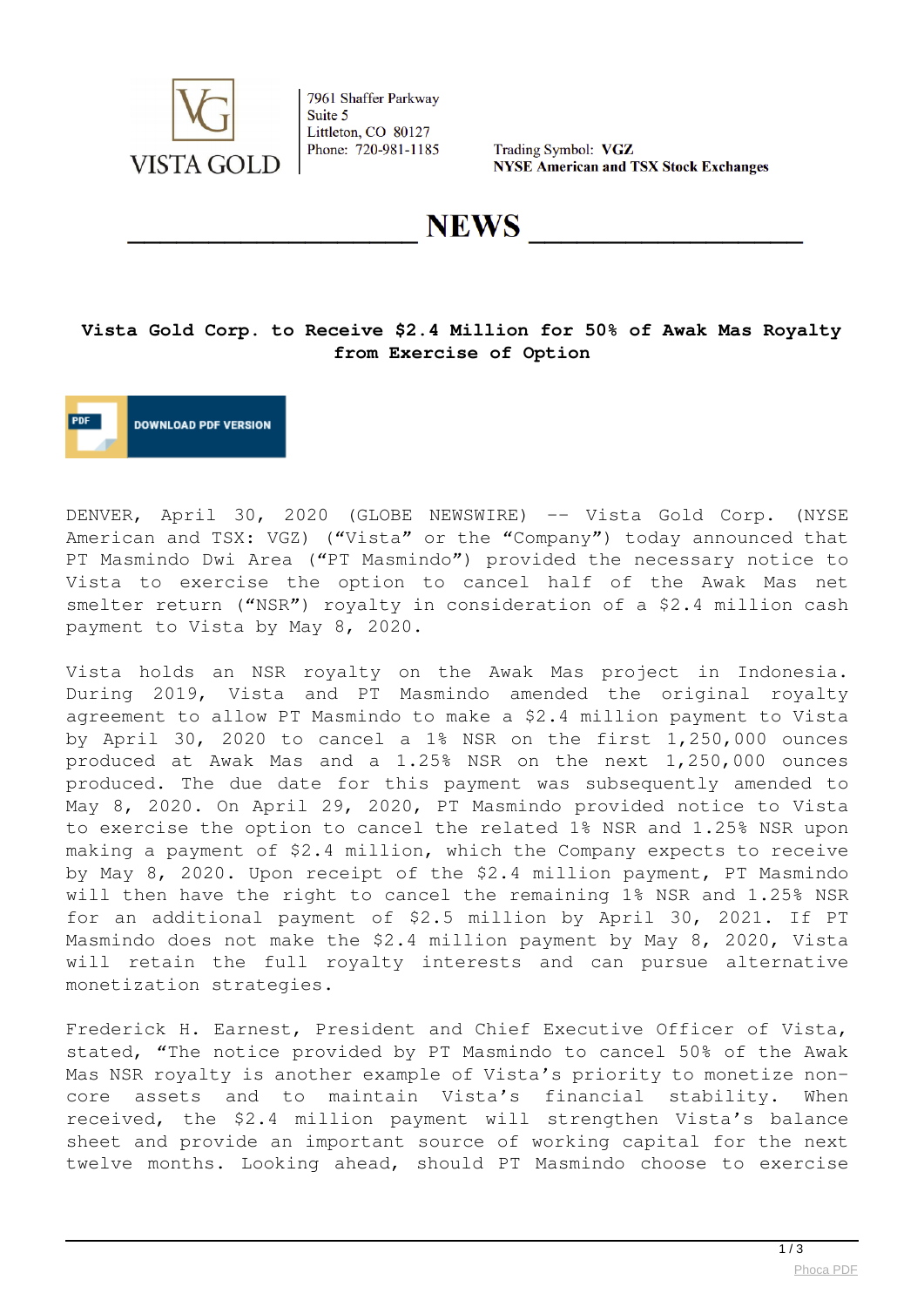

7961 Shaffer Parkway Suite 5 Littleton, CO 80127 Phone: 720-981-1185

Trading Symbol: VGZ **NYSE American and TSX Stock Exchanges** 

**NEWS** 

## **Vista Gold Corp. to Receive \$2.4 Million for 50% of Awak Mas Royalty from Exercise of Option**

the remainder of its option and cancel the other half of the Awak Mas NSR royalty, Vista could expect to receive an additional \$2.5 million in twelve months."

### **About Vista Gold Corp**.

The Company is a gold project developer. The Company's principal asset is its flagship Mt Todd gold project in Northern Territory, Australia. Mt Todd is the largest undeveloped gold project in Australia and as presently designed, is expected to be Australia's  $5<sup>th</sup>$  largest gold producer on an annual basis.

For further information, please contact the Company at (720) 981-1185.

#### **Forward Looking Statements**

This press release contains forward-looking statements within the meaning of the U.S. Securities Act of 1933, as amended, and U.S. Securities Exchange Act of 1934, as amended, and forward-looking information within the meaning of Canadian securities laws. All statements, other than statements of historical facts, included in this press release that address activities, events or developments that we expect or anticipate will or may occur in the future, including the receipt of the \$2.4 million cash payment to be made to Vista by May 8, 2020 by PT Masmindo and any other future option payments for the Awak Mas project are forward-looking statements and forward-looking information. The material factors and assumptions used to develop the forward-looking statements and forward-looking information contained in this press release include the following: our assumption that PT Masmindo will make the \$2.4 million cash payment when due; there are no changes to laws or regulations impacting mine development or mining activities, our assumptions with respect to the current economic conditions, the price of gold and current market conditions. When used in this press release, the words "expect," "intend," "believe," "may," "will," "if," "anticipate," and similar